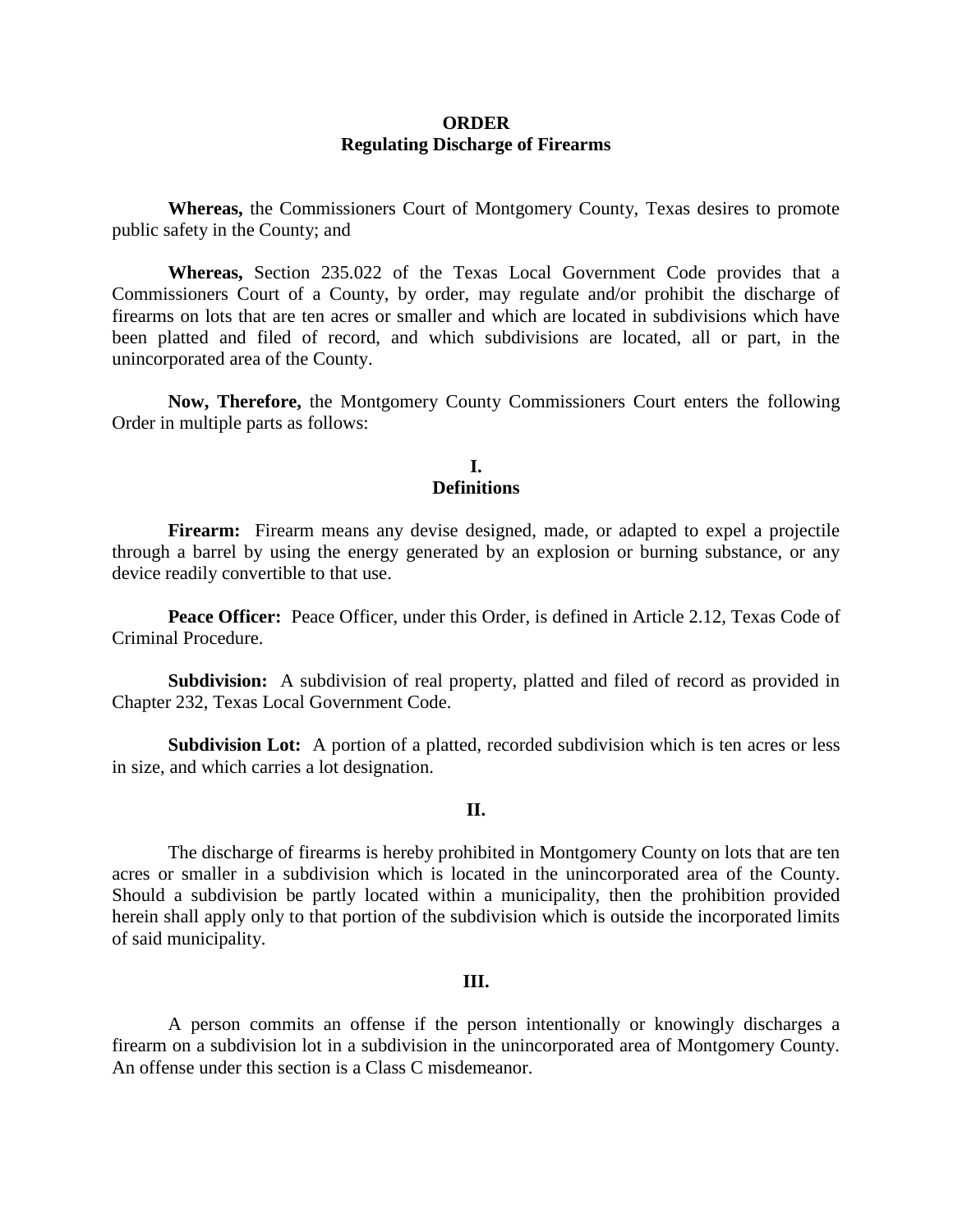It is a defense to prosecution under this Order if the person discharging the firearm is a peace officer, on duty, acting in his official capacity.

It is a defense to prosecution under this Order if the person discharging the firearm is acting in self-defense, defense of a third party, or in defense of a person's property, as defined in Chapter 9, Texas Penal Code.

It is a defense to prosecution under this Order if the person discharges the firearm under circumstances that constitute a defense to prosecution as set forth in Section 42.09(e) and Section 42.09(g), Texas Penal Code.

### **V.**

The prohibition in this Order may be waived to allow the discharge of a firearm by a federally licensed firearms dealer or a business establishment that operates an area for the discharge or other use of firearms for silhouette, skeet, trap, black powder, target, self-defense, or similar recreational shooting, if the operations were in existence prior to the original effective date of this Order. Such waiver may be granted upon written request submitted to Commissioners Court. Upon receipt of a written request for waiver, the Court shall determine, in its discretion, whether to grant the waiver. No waiver may be granted unless the applicant can clearly demonstrate that operation of the business/activity will not impair public safety or otherwise constitute a danger to persons or property.

This Order is adopted by the Montgomery County Commissioners Court this the \_\_\_\_\_\_ day of \_\_\_\_\_\_\_\_\_\_\_\_\_\_\_\_\_\_\_\_\_\_\_\_, 2011.

*[Signature page follows]*